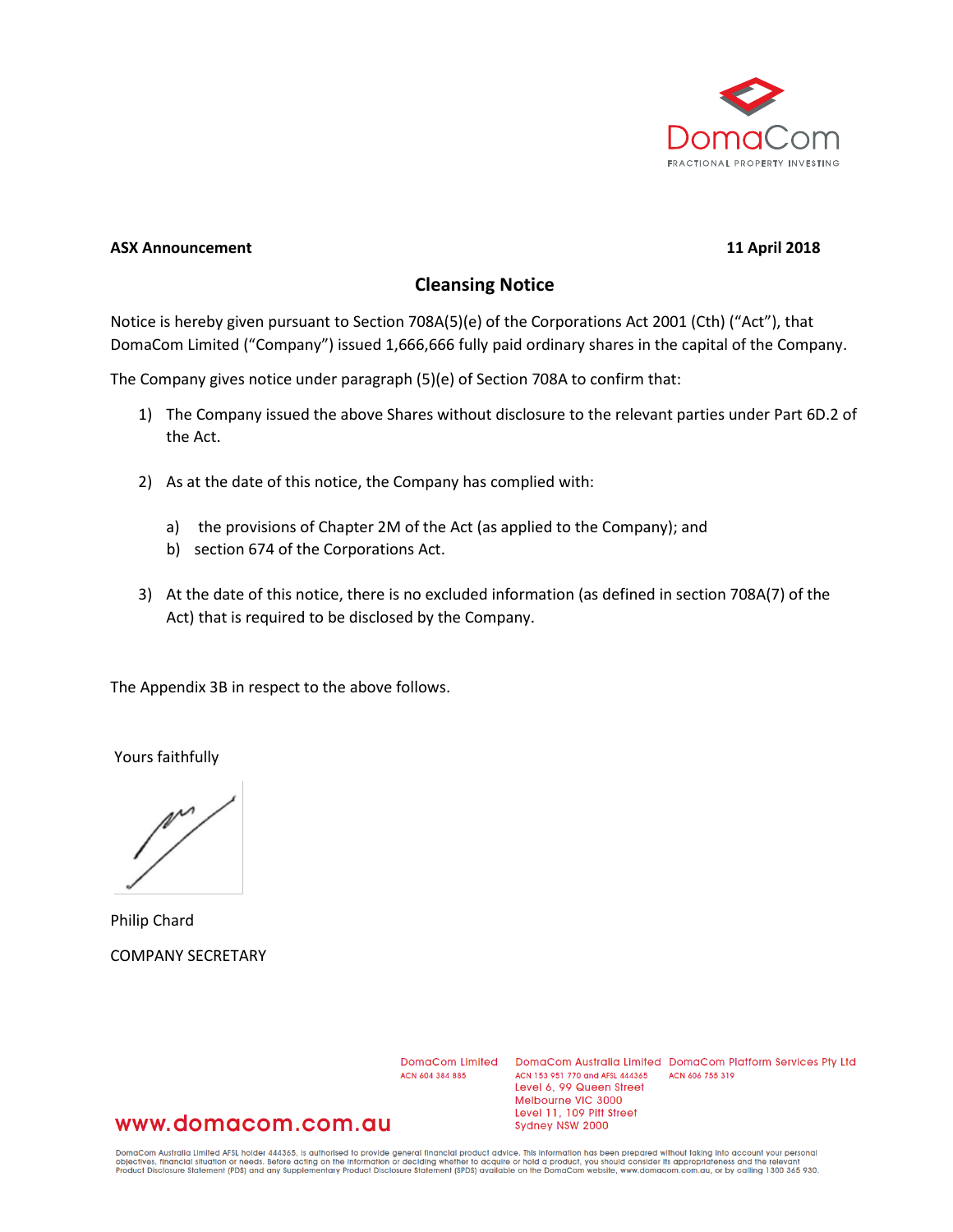*Rule 2.7, 3.10.3, 3.10.4, 3.10.5*

# **Appendix 3B**

# **New issue announcement, application for quotation of additional securities and agreement**

*Information or documents not available now must be given to ASX as soon as available. Information and documents given to ASX become ASX's property and may be made public.*

Introduced 01/07/96 Origin: Appendix 5 Amended 01/07/98, 01/09/99, 01/07/00, 30/09/01, 11/03/02, 01/01/03, 24/10/05, 01/08/12, 04/03/13

Name of entity

DomaCom Limited (ASX Code: DCL)

ABN

69 604 384 885

We (the entity) give ASX the following information.

## **Part 1 - All issues**

*You must complete the relevant sections (attach sheets if there is not enough space).*

- 1 +Class of +securities issued or to be issued
- 1) Fully paid ordinary shares
- 2) Unquoted performance rights
- 3) Fully paid ordinary shares ASX restricted 24 Months from quotation
- 2 Number of +securities issued or to be issued (if known) or maximum number which may be issued
- 1) 1,666,666 fully paid ordinary shares
- 2) 5,603,389 unquoted performance rights
- 3) 159,790 fully paid ordinary shares ASX restricted 24 Months from quotation

<sup>+</sup> See chapter 19 for defined terms.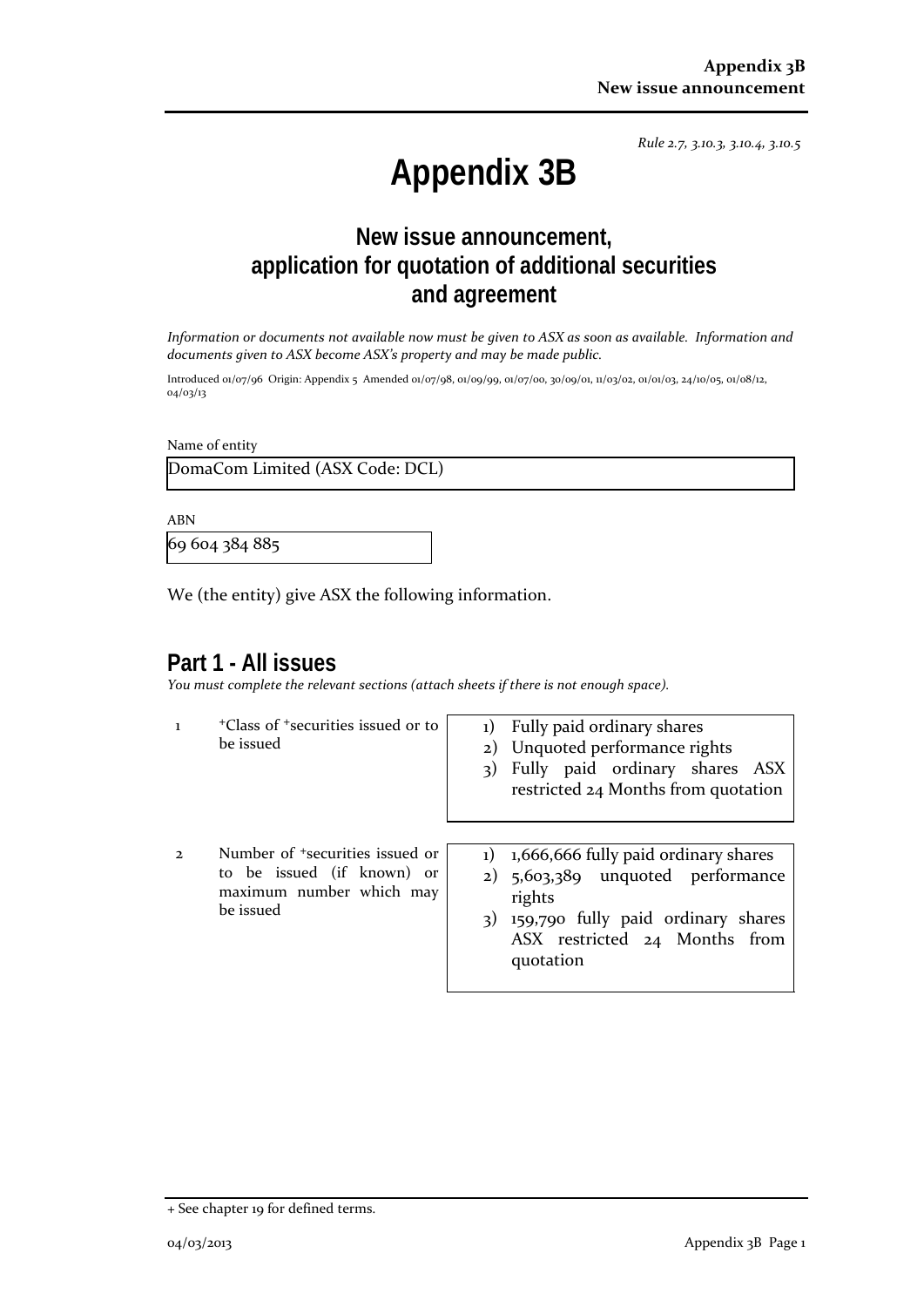- 3 Principal terms of the +securities (e.g. if options, exercise price and expiry date; if partly paid <sup>+</sup>securities, the amount outstanding and due dates for payment; if +convertible securities, the conversion price and dates for conversion)
- 1) Shares are issued on the same terms as existing fully paid ordinary shares
- 2) The Performance Rights are issued to employees and directors under the DomaCom Long Term Incentive Plan. The Performance Rights will each vest immediately into one fully paid ordinary share and are exercisable over a period of 3 years from the date of issue subject to the holder's continued employment with DomaCom. No cash consideration is payable for the issue of the Performance Rights, or on the issue of the underlying shares.
- 3) Shares are issued on exercise of performance rights subject to 24 months escrow from the quotation of DomaCom on 7<sup>th</sup> November 2016. The shares are issued on the same terms as existing fully paid ordinary shares with the exception that they are held in escrow until 24 months from the quotation of DomaCom on 7th November 2016.

<sup>+</sup> See chapter 19 for defined terms.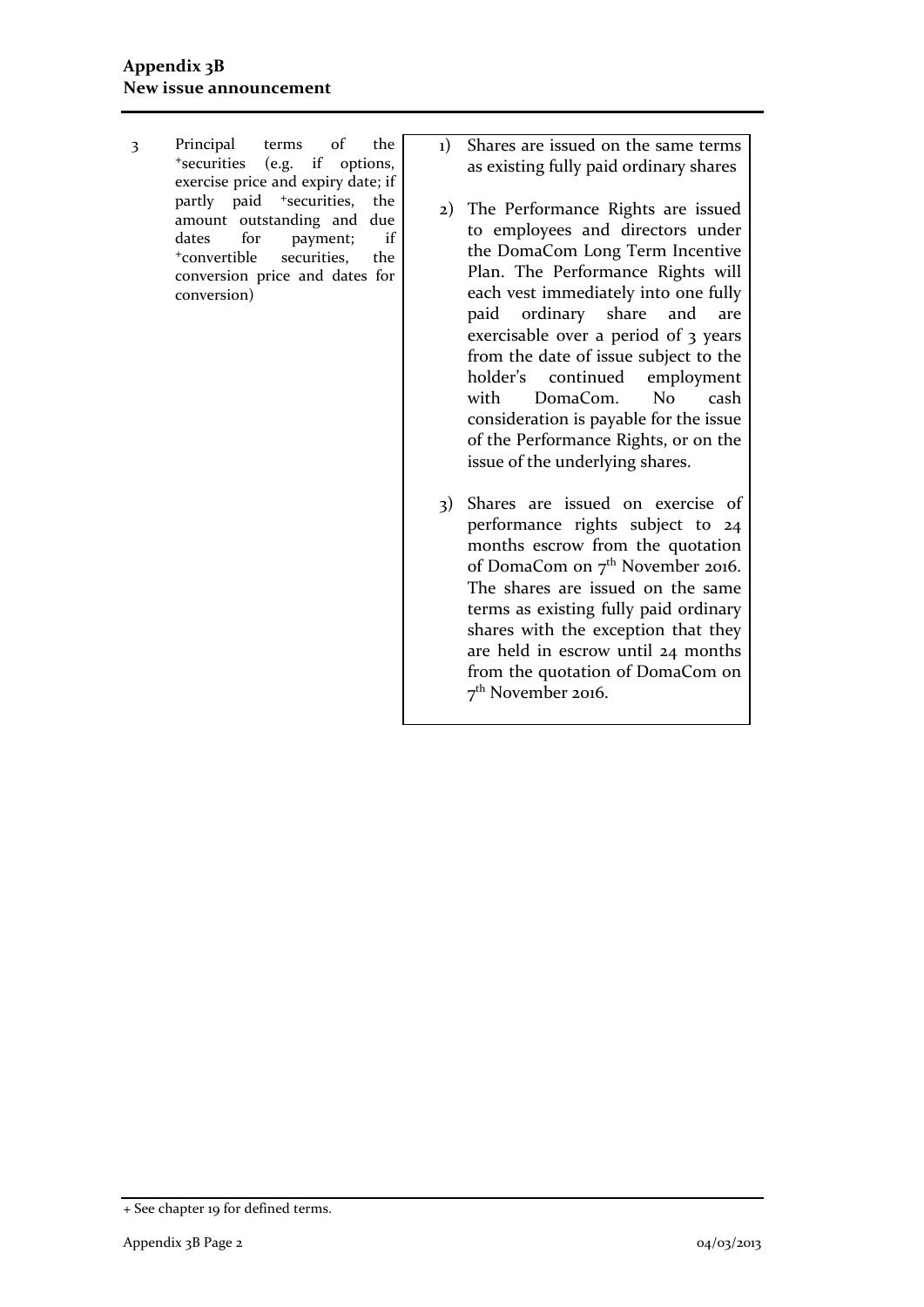4 Do the +securities rank equally in all respects from the +issue date with an existing +class of quoted +securities?

> If the additional +securities do not rank equally, please state:

- the date from which they do
- the extent to which they participate for the next dividend, (in the case of a trust, distribution) or interest payment

the extent to which they do not rank equally, other than in relation to the next dividend, distribution or interest payment

 $5$  Issue price or consideration  $1)$  \$0.09

- 1) Shares rank equally with existing fully paid ordinary shares on issue.
- 2) The Performance Rights will not be quoted or will not rank equally with any class of quoted securities. However, full paid ordinary shares issued on exercise will be quoted and will rank equally with all other ordinary shares then on issue in DomaCom.
- 3) Shares rank equally with existing fully paid ordinary shares on issue with the exception that they are held in escrow until 24 months from the quotation of DomaCom on  $7<sup>th</sup>$ November 2016.
- 
- 2) \$nil
- 3) \$nil

<sup>+</sup> See chapter 19 for defined terms.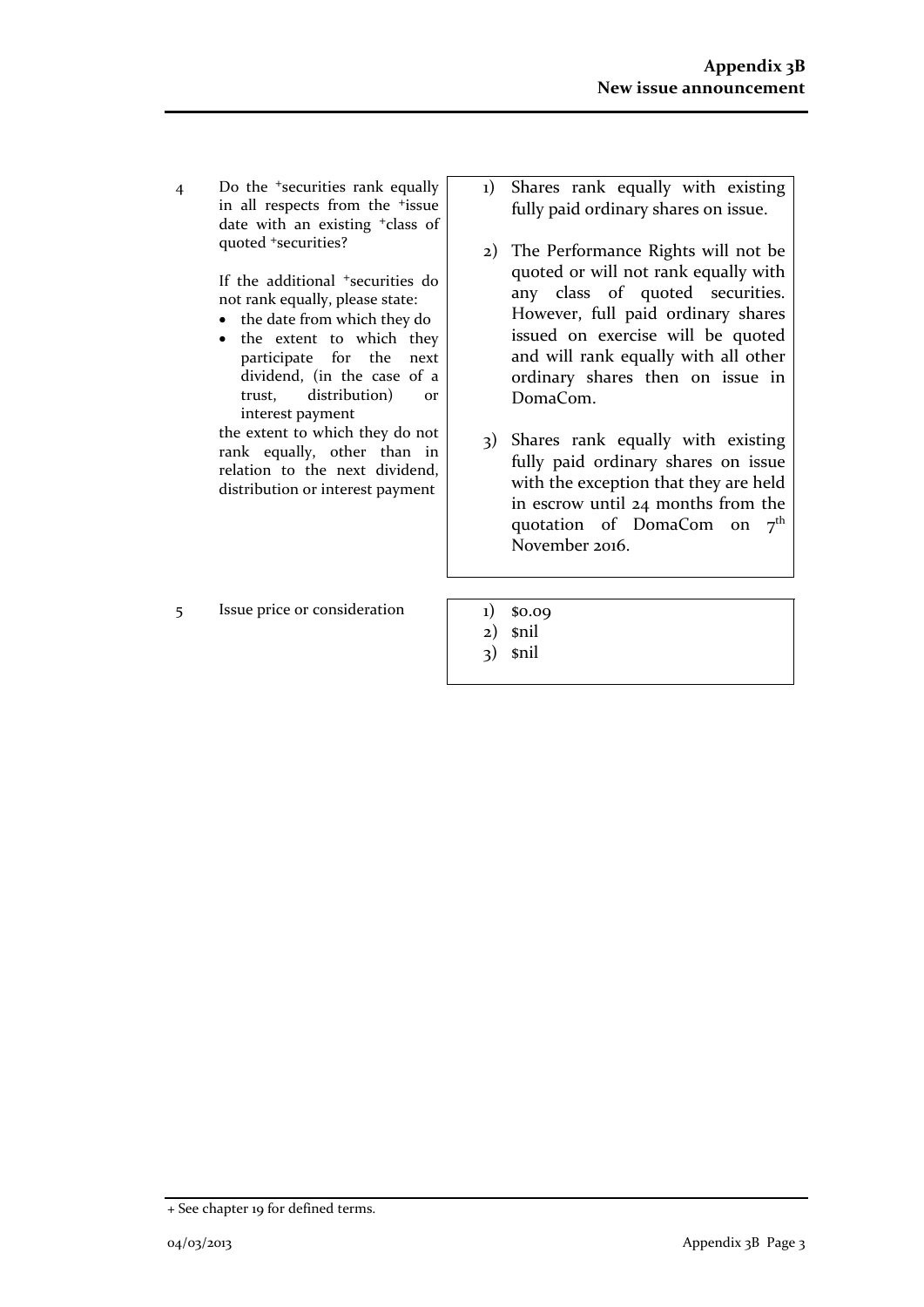- 6 Purpose of the issue (If issued as consideration for the acquisition of assets, clearly identify those assets)
- 1) To provide for working capital requirements and development of the DomaCom Platform.
- 2) The Performance Rights are issued under the DomaCom Long Term Incentive Plan as approved in the Annual General Meeting on 15th November 2017. The Performance Rights are designed to retain and incentivise employees and directors.
- 3) Issued pursuant to the DomaCom Long Term Incentive Plan that is designed to retain and incentivise employees and directors.
- 6a Is the entity an +eligible entity that has obtained security holder approval under rule 7.1A? No

If Yes, complete sections 6b – 6h *in relation to the +securities the subject of this Appendix 3B*, and comply with section 6i

6b The date the security holder resolution under rule 7.1A was passed

6d Number of +securities issued with security holder approval

6e Number of +securities issued with security holder approval under rule 7.3, or another specific security holder approval

(specify date of meeting)

under rule 7.1

under rule 7.1A

Not Applicable

6c Number of +securities issued without security holder approval Not Applicable

Not Applicable

Not Applicable

6f Number of +securities issued Not Applicable

under an exception in rule 7.2

<sup>+</sup> See chapter 19 for defined terms.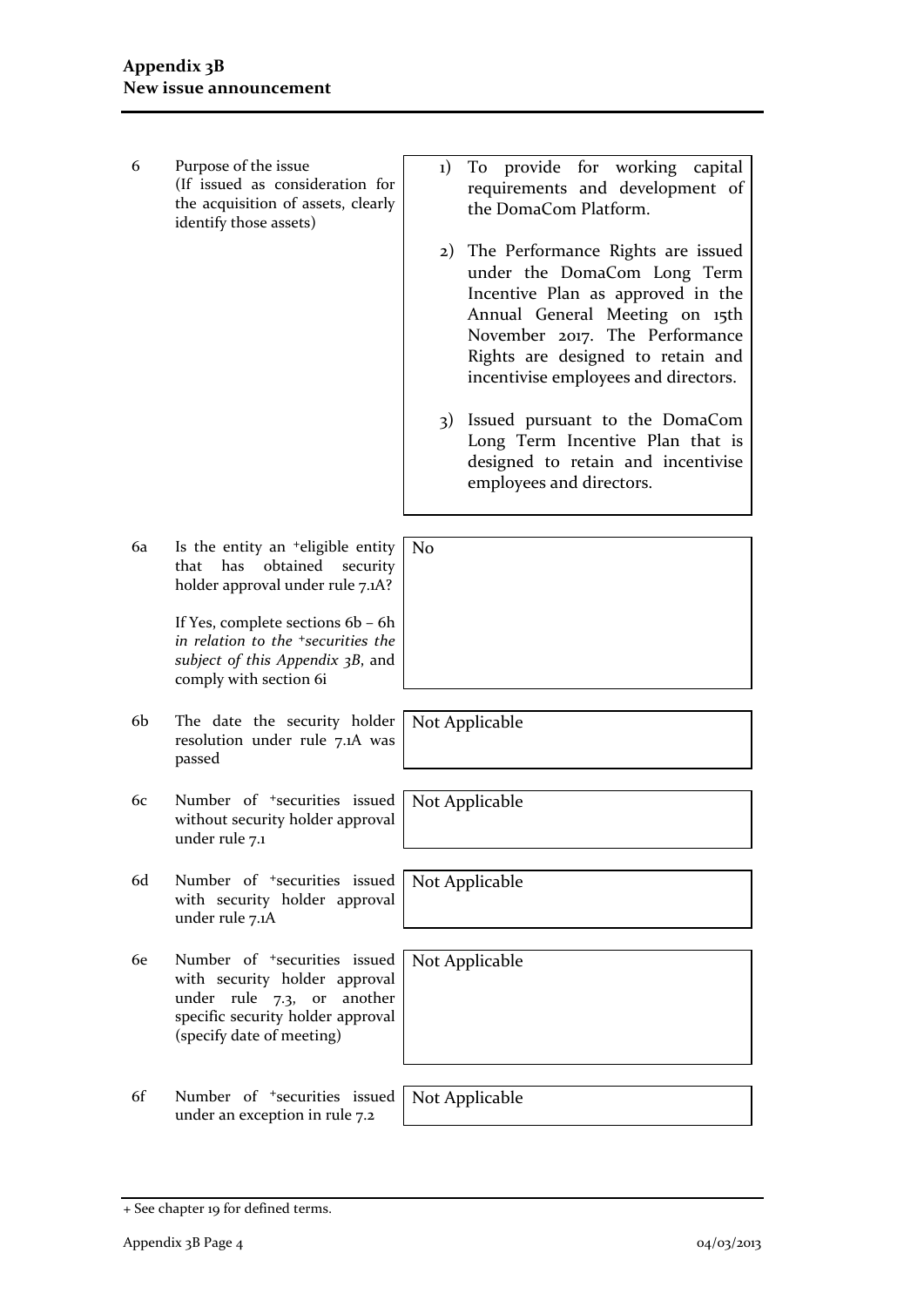6g If +securities issued under rule 7.1A, was issue price at least 75% of 15 day VWAP as calculated under rule 7.1A.3? Include the +issue date and both values. Include the source of the VWAP calculation.

- 6h If +securities were issued under rule 7.1A for non-cash consideration, state date on which valuation of consideration was released to ASX Market Announcements
- 6i Calculate the entity's remaining issue capacity under rule 7.1 and rule 7.1A – complete Annexure 1 and release to ASX Market Announcements
- 7 +Issue dates

Note: The issue date may be prescribed by ASX (refer to the definition of issue date in rule 19.12). For example, the issue date for a pro rata entitlement issue must comply with the applicable timetable in Appendix 7A.

Cross reference: item 33 of Appendix 3B.

8 Number and <sup>+</sup>class of all <sup>+</sup>securities quoted on ASX (*including* the <sup>+</sup>securities in section 2 if applicable)

| <sup>+</sup> Class            |
|-------------------------------|
| Fully paid ordinary<br>shares |
|                               |
|                               |
|                               |

Not Applicable

Not Applicable

Not Applicable

- 1) 4 April 2018
- 2) 5 April 2018
- 3) 5 April 2018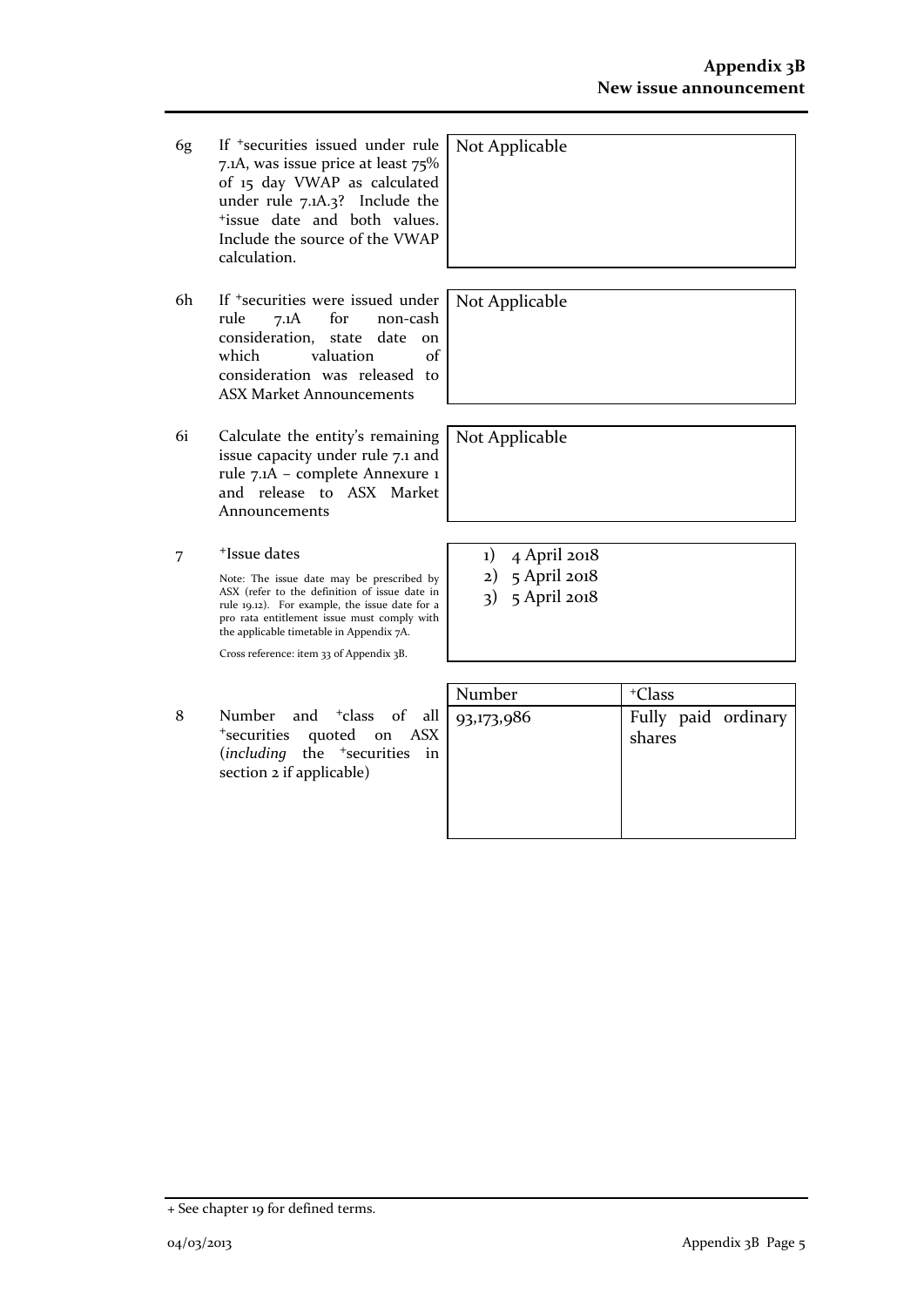|   |                                                                                                                                                   | Number      | <sup>+</sup> Class                                                                                                                                                                                                 |
|---|---------------------------------------------------------------------------------------------------------------------------------------------------|-------------|--------------------------------------------------------------------------------------------------------------------------------------------------------------------------------------------------------------------|
| 9 | Number and <sup>+</sup> class of<br>all<br>*securities not quoted on ASX<br>(including the <sup>+</sup> securities in<br>section 2 if applicable) | 22,933,619  | Fully paid ordinary<br>shares subject to 24<br>months escrow                                                                                                                                                       |
|   |                                                                                                                                                   | 136,929     | Performance Rights<br>subject<br>not<br>to<br>expiry<br>escrow<br>November 2018                                                                                                                                    |
|   |                                                                                                                                                   | \$1,200,000 | Unlisted convertible<br>notes repayable in<br>shares or cash over<br>24 months with a 120<br>day<br>repayment<br>holiday with last<br>scheduled<br>repayment<br>on<br><b>or</b><br>before<br>24<br>January<br>2020 |
|   |                                                                                                                                                   | 3,700,000   | Unlisted<br>options<br>exercisable at \$0.114<br>per option, expiring<br>24 January 2021.                                                                                                                          |
|   |                                                                                                                                                   | 650,000     | Unlisted convertible<br>notes with maturity<br>date of 25 January<br>2021.                                                                                                                                         |
|   |                                                                                                                                                   | 5,603,389   | Performance Rights<br>subject<br>not<br>to<br>escrow expiry April<br>2021                                                                                                                                          |

10 Dividend policy (in the case of a trust, distribution policy) on the increased capital (interests)

No change

# **Part 2 - Pro rata issue**

11 Is security holder approval required?

Not Applicable

<sup>+</sup> See chapter 19 for defined terms.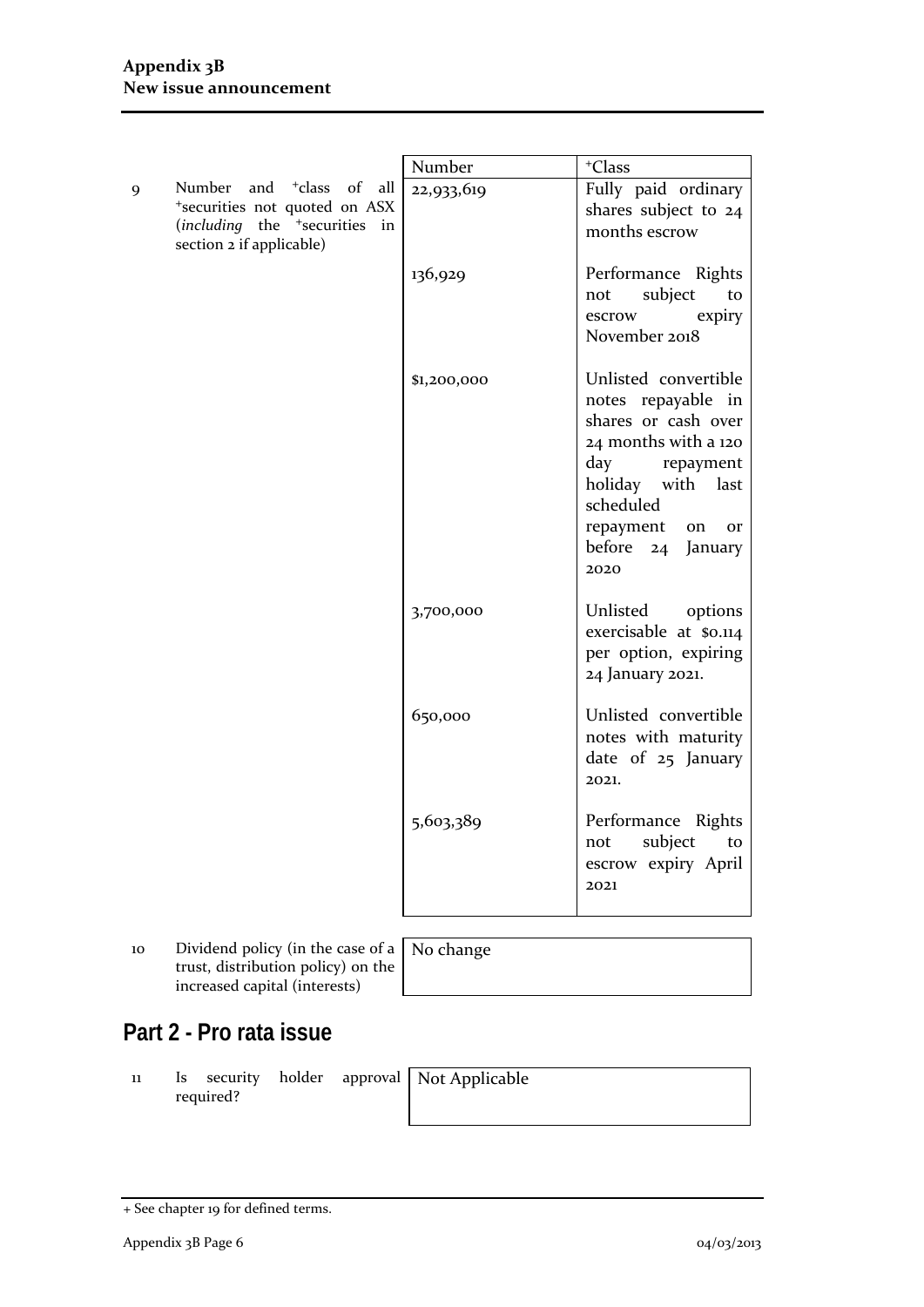| 12 | Is the issue renounceable or non-<br>renounceable?                                                                            | Not Applicable |
|----|-------------------------------------------------------------------------------------------------------------------------------|----------------|
| 13 | Ratio in which the <sup>+</sup> securities<br>will be offered                                                                 | Not Applicable |
| 14 | <sup>+</sup> Class of <sup>+</sup> securities to which the<br>offer relates                                                   | Not Applicable |
| 15 | <sup>+</sup> Record<br>determine<br>date<br>to<br>entitlements                                                                | Not Applicable |
| 16 | different<br>Will<br>holdings<br>on<br>registers (or subregisters)<br>be<br>aggregated<br>for<br>calculating<br>entitlements? | Not Applicable |
| 17 | Policy for deciding entitlements<br>in relation to fractions                                                                  | Not Applicable |
| 18 | Names of countries in which the<br>entity has security holders who<br>will not be sent new offer<br>documents                 | Not Applicable |
|    | Note: Security holders must be told how their<br>entitlements are to be dealt with.<br>Cross reference: rule 7.7.             |                |
| 19 | date for<br>$\sigma$ f<br>Closing<br>receipt<br>acceptances or renunciations                                                  | Not Applicable |
| 20 | Names of any underwriters                                                                                                     | Not Applicable |
| 21 | Amount of any underwriting fee<br>or commission                                                                               | Not Applicable |
| 22 | Names of any brokers to the<br>issue                                                                                          | Not Applicable |
|    |                                                                                                                               |                |
| 23 | Fee or commission payable to the<br>broker to the issue                                                                       | Not Applicable |
| 24 | Amount of any handling fee<br>payable to brokers who lodge<br>acceptances or renunciations on<br>behalf of security holders   | Not Applicable |

<sup>+</sup> See chapter 19 for defined terms.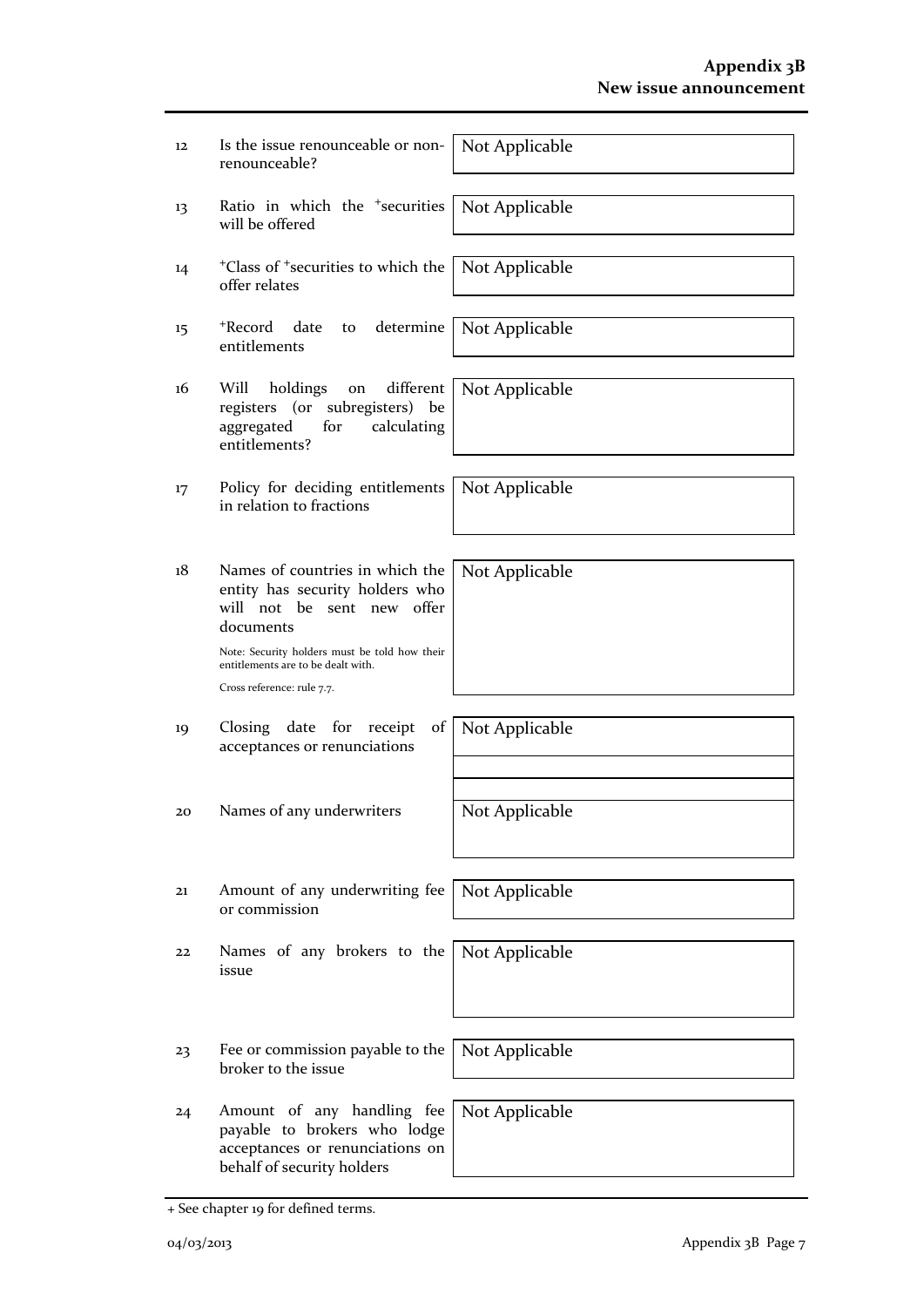| 25 | If the issue is contingent on<br>security holders' approval, the<br>date of the meeting                                                                                                | Not Applicable |
|----|----------------------------------------------------------------------------------------------------------------------------------------------------------------------------------------|----------------|
|    |                                                                                                                                                                                        |                |
| 26 | Date entitlement and acceptance<br>form and offer documents will be<br>sent to persons entitled                                                                                        | Not Applicable |
|    |                                                                                                                                                                                        |                |
| 27 | If the entity has issued options,<br>and the terms entitle option<br>holders<br>participate<br>to<br>on<br>date on which<br>exercise, the<br>notices will be sent to option<br>holders | Not Applicable |
|    |                                                                                                                                                                                        |                |
| 28 | Date rights trading will begin (if<br>applicable)                                                                                                                                      | Not Applicable |
|    |                                                                                                                                                                                        |                |
| 29 | Date rights trading will end (if<br>applicable)                                                                                                                                        | Not Applicable |
|    |                                                                                                                                                                                        |                |
| 30 | How do security holders sell<br>their entitlements in full through<br>a broker?                                                                                                        | Not Applicable |
|    |                                                                                                                                                                                        |                |
| 31 | How do security holders sell part<br>of their entitlements through a<br>broker<br>and<br>accept<br>for<br>the<br>balance?                                                              | Not Applicable |
|    |                                                                                                                                                                                        |                |
| 32 | How do security holders dispose<br>of their entitlements (except by<br>sale through a broker)?                                                                                         | Not Applicable |
|    |                                                                                                                                                                                        |                |
| 33 | <sup>+</sup> Issue date                                                                                                                                                                | Not Applicable |
|    |                                                                                                                                                                                        |                |

<sup>+</sup> See chapter 19 for defined terms.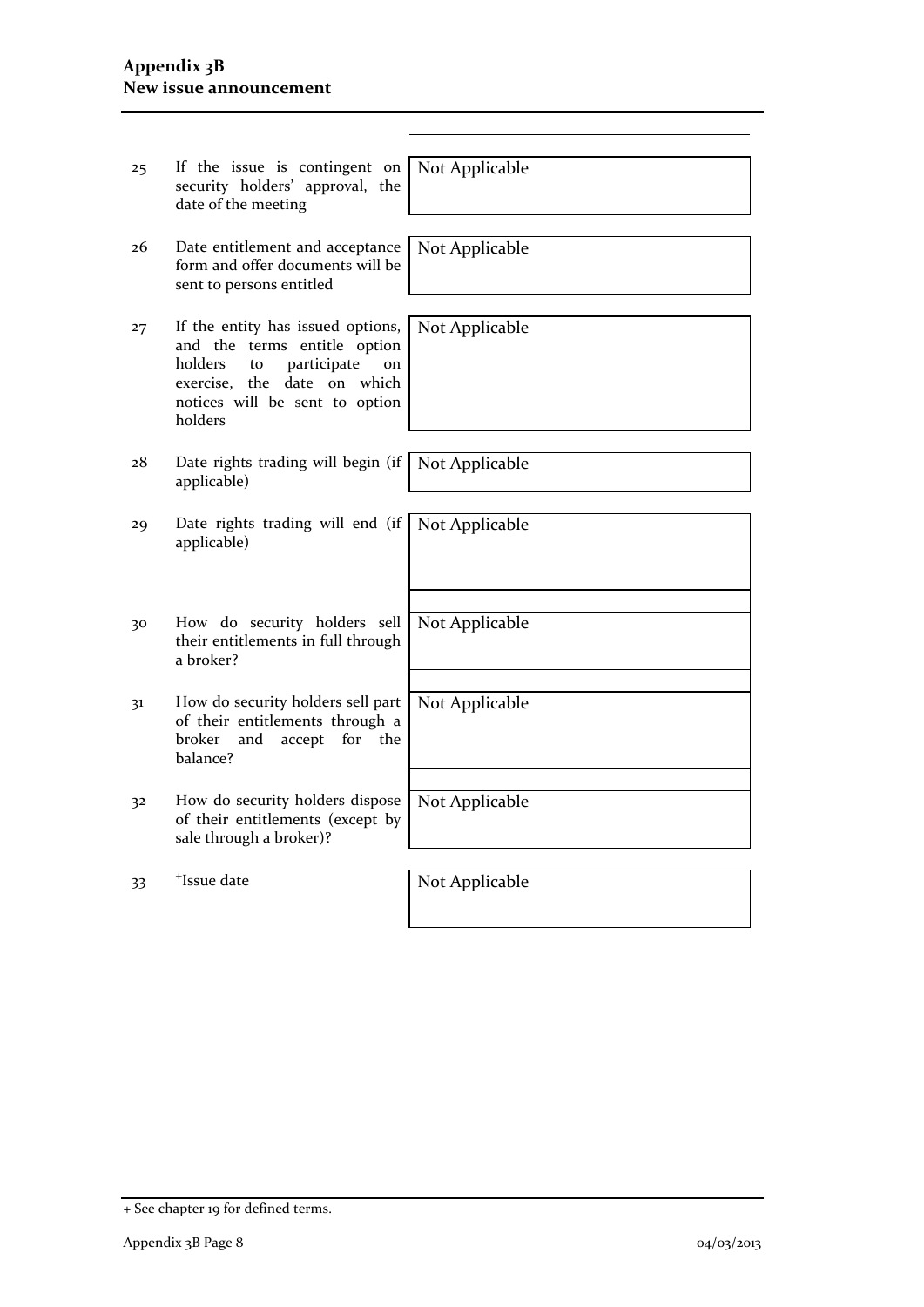# **Part 3 - Quotation of securities**

*You need only complete this section if you are applying for quotation of securities*

- 34 Type of <sup>+</sup>securities (*tick one*)
- (a)  $\sqrt{\phantom{a}}$  +Securities described in Part 1
- 

#### (b)  $\Box$  All other  $\overline{\phantom{a}}$  securities

Example: restricted securities at the end of the escrowed period, partly paid securities that become fully paid, employee incentive share securities when restriction ends, securities issued on expiry or conversion of convertible securities

<sup>+</sup> See chapter 19 for defined terms.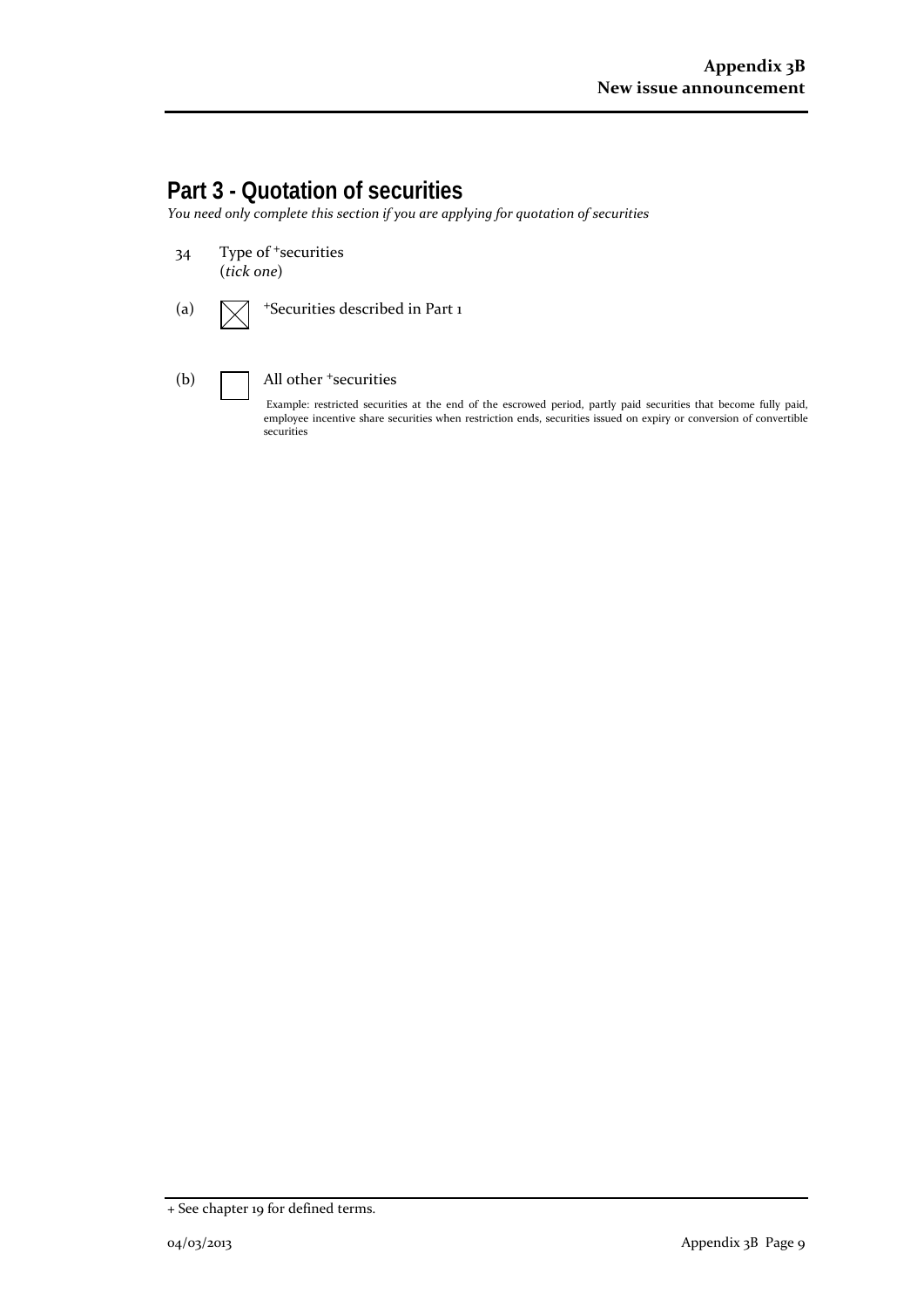# **Entities that have ticked box 34(a)**

### **Additional securities forming a new class of securities**

*Tick to indicate you are providing the information or documents*

| 35 | If the 'securities are 'equity securities, the names of the 20 largest holders of the<br>additional *securities, and the number and percentage of additional *securities<br>held by those holders                                                                   |
|----|---------------------------------------------------------------------------------------------------------------------------------------------------------------------------------------------------------------------------------------------------------------------|
| 36 | If the <i>*securities</i> are <i>*equity</i> securities, a distribution schedule of the additional<br>*securities setting out the number of holders in the categories<br>$1 - 1,000$<br>$1,001 - 5,000$<br>$5,001 - 10,000$<br>10,001 - 100,000<br>100,001 and over |
| 37 | A copy of any trust deed for the additional +securities                                                                                                                                                                                                             |

# **Entities that have ticked box 34(b)**

| 38 | Number of <sup>+</sup> securities for which<br><sup>+</sup> quotation is sought                                                                                                                                                                                                                                                                                                                                                                                                                                                                                                           | N/A |
|----|-------------------------------------------------------------------------------------------------------------------------------------------------------------------------------------------------------------------------------------------------------------------------------------------------------------------------------------------------------------------------------------------------------------------------------------------------------------------------------------------------------------------------------------------------------------------------------------------|-----|
| 39 | <sup>+</sup> Class of <sup>+</sup> securities for which<br>quotation is sought                                                                                                                                                                                                                                                                                                                                                                                                                                                                                                            | N/A |
| 40 | Do the <sup>+</sup> securities rank equally in<br>all respects from the <sup>+</sup> issue date<br>with an existing <sup>+</sup> class of quoted<br>*securities?<br>If the additional <sup>+</sup> securities do not<br>rank equally, please state:<br>the date from which they do<br>the extent to which they<br>for<br>the<br>participate<br>next<br>dividend, (in the case of a<br>trust, distribution) or interest<br>payment<br>the extent to which they do<br>not rank equally, other than in<br>relation to the next dividend,<br>distribution<br>interest<br><b>or</b><br>payment | N/A |

<sup>+</sup> See chapter 19 for defined terms.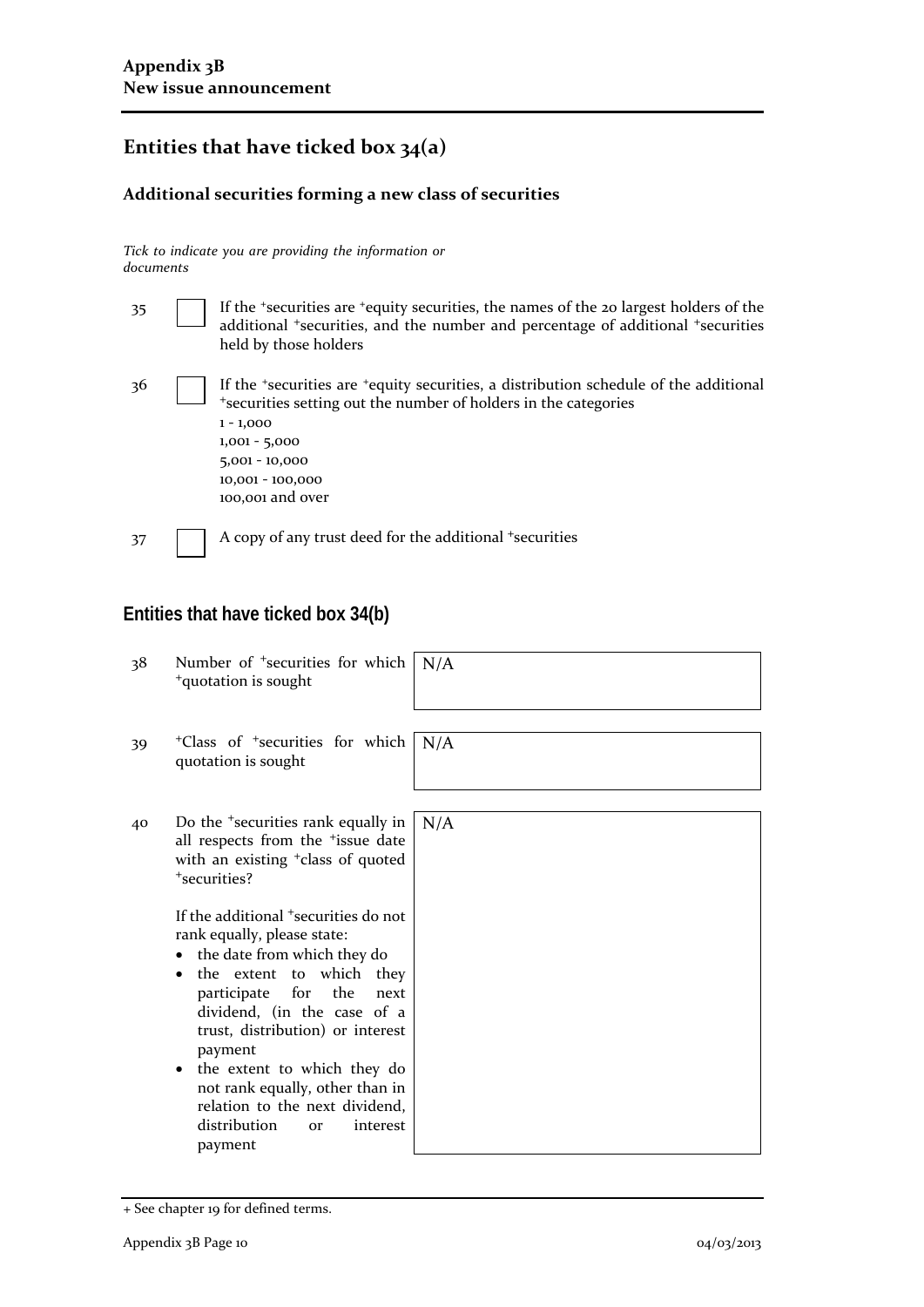41 Reason for request for quotation now Example: In the case of restricted securities, end N/A

of restriction period

(if issued upon conversion of another <sup>+</sup>security, clearly identify that other <sup>+</sup>security)

| $\mathbf{M}$ $\mathbf{I}$ | $\pm$ $\sim$ 1 |  |
|---------------------------|----------------|--|

42 Number and <sup>+</sup>class of all <sup>+</sup>securities quoted on ASX (*including* the <sup>+</sup>securities in clause 38)

| Number | <sup>+</sup> Class |
|--------|--------------------|
| N/A    | N/A                |
|        |                    |
|        |                    |
|        |                    |
|        |                    |

<sup>+</sup> See chapter 19 for defined terms.